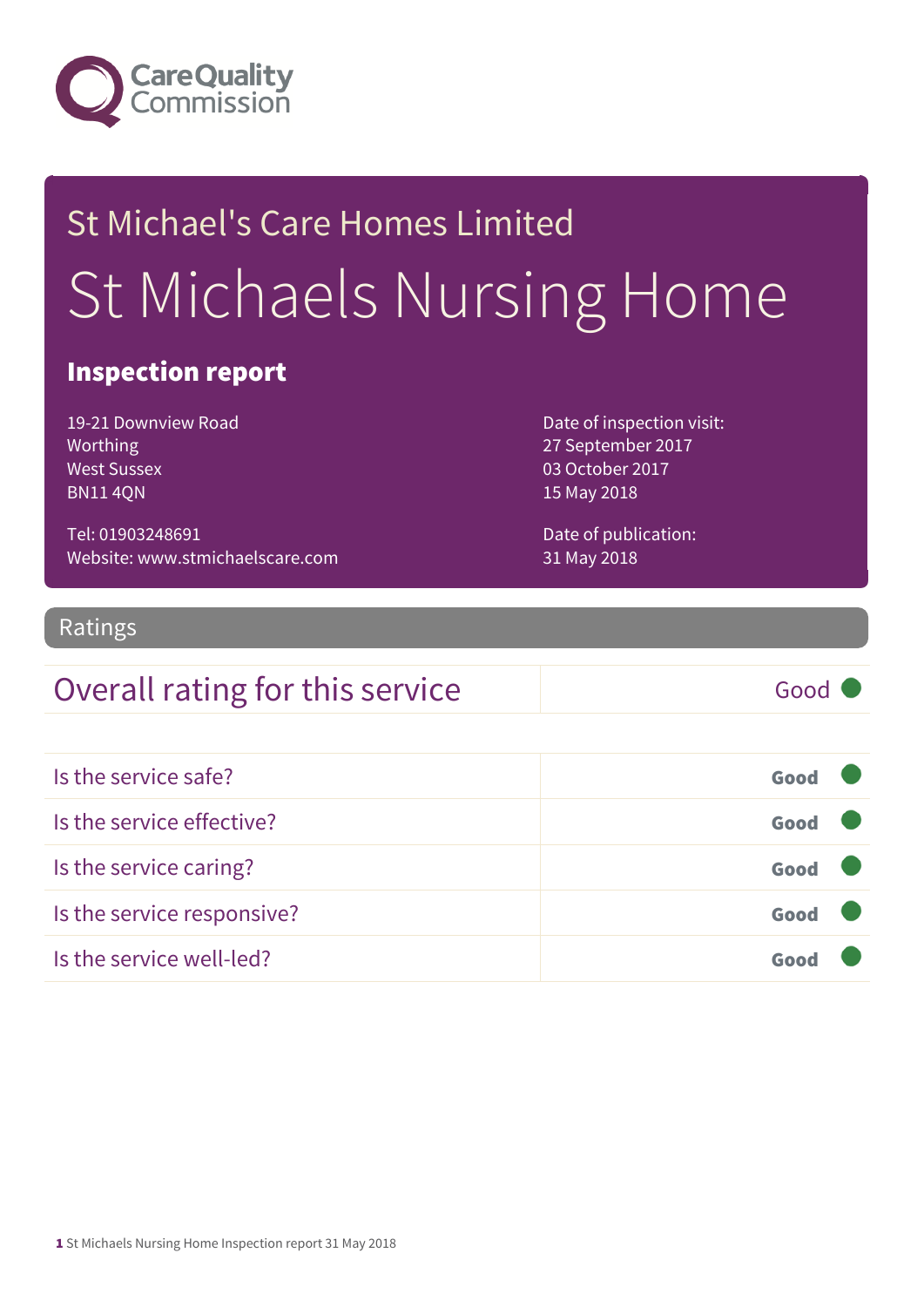#### Summary of findings

#### Overall summary

The inspection took place on 27 September, 3 October 2017 and 15 May 2018. It was unannounced.

We carried out an unannounced comprehensive inspection of this service on 11 October 2016. At which breaches of legal requirements were found. A warning notice was served in respect of Regulation 18. This was because people's safety was sometimes being compromised as there were not enough care staff to provide safe care.

After the comprehensive inspection, the provider wrote to us to say what they would do to meet legal requirements in relation to the breach. We undertook a focused inspection on the 4 April 2017 and found that they had followed their plan and met legal requirements to comply with the warning notice.

St Michaels Nursing Home is registered to provide accommodation and care, including nursing care for up to 39 older people with a range of medical and age related conditions, including arthritis, frailty, mobility issues and dementia. The home has 30 bedrooms, some of which may be used as double occupancy. During our inspection there were 29 people living in the service who required varying levels of support.

The provider appointed a new manager in June 2017. The manager had an application in progress to become registered with the commission. A registered manager is a person who has registered with the Care Quality Commission to manage the service. Like registered providers, they are 'registered persons'. Registered persons have legal responsibility for meeting the requirements in the Health and Social Care Act 2008 and associated Regulations about how the service is run.

People were protected from risks to their health and wellbeing. Up to date plans were in place to manage risks, without unduly restricting people's independence.

People said they felt safe at the service and knew who they would speak to if they had concerns. The service followed the West Sussex safeguarding procedure, which was available to staff. Staff knew what their responsibilities were in reporting any suspicion of abuse.

People were treated with respect and their privacy was promoted. Staff were caring and responsive to the needs of the people they supported. People's health and well-being was assessed and people's needs were met in an individualised way.

People's medicines were managed safely. People had enough to eat and drink throughout the day and night. The mealtime was an inclusive experience.

There was an open and friendly culture combined with a dedication to providing the best possible care to people. Staff were approachable, professional and keen to talk about their work. The atmosphere in the service was happy and calm. People were engaged and happy; they interacted and chatted with each other.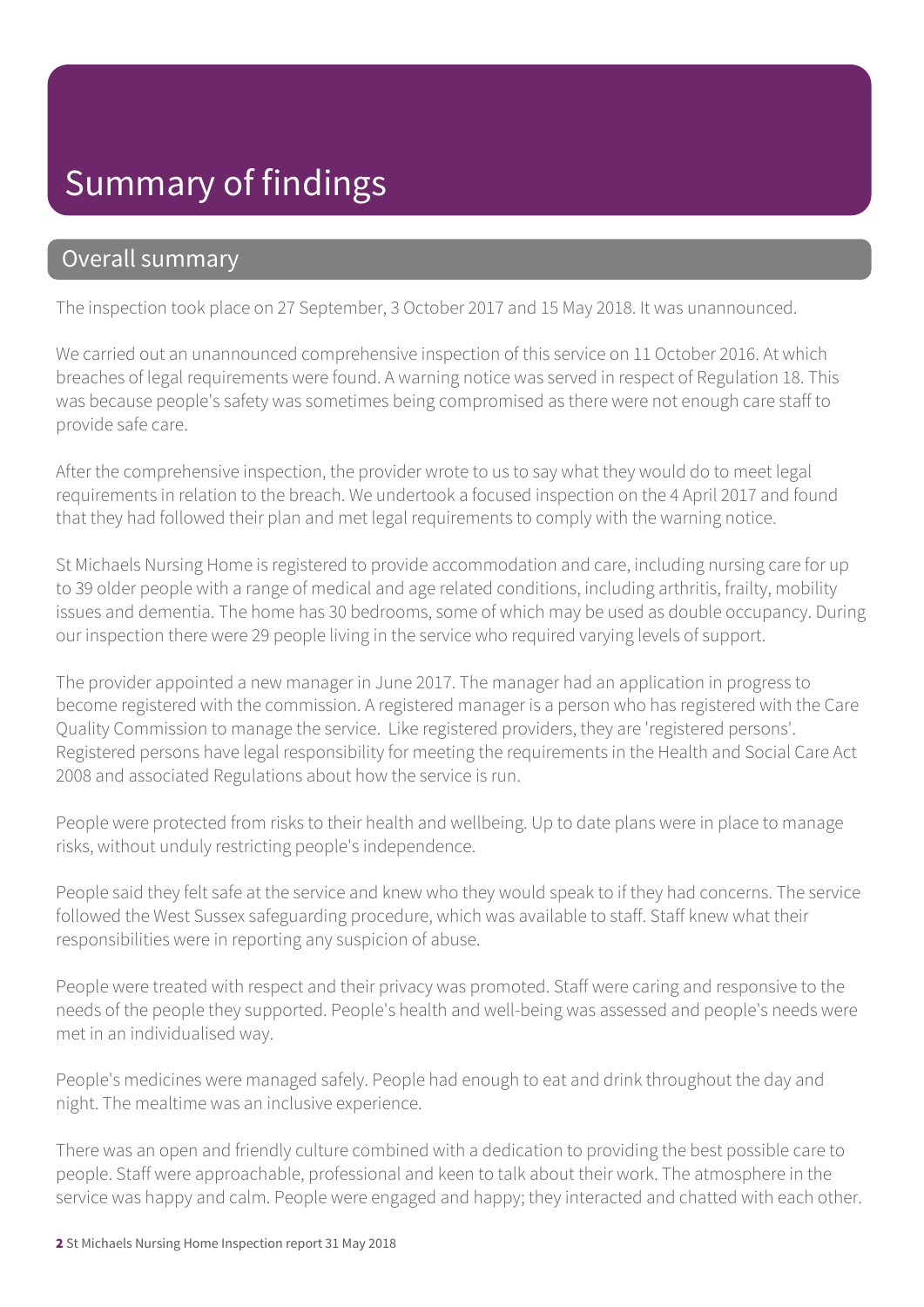Every person we spoke to, without exception, was complimentary about the caring nature of the staff. People were occupied and happy at the service. We saw that there were activities that people could be involved in. The manager told us that the activities were always under review to ensure that they met the needs of the people currently living at the service. People were engaged and occupied during our visit.

Staff were able to do their jobs safely and to a good standard. They felt the support received helped them to do their jobs well.

There were enough staff on duty to support people with their assessed needs. The manager considered people's support needs when completing the staffing rota and staffing levels were calculated appropriately. The manager followed safe recruitment procedures to ensure that staff working with people were suitable for their roles.

People benefited from receiving a service from staff who worked well together as a team. The manager and the staff team took pride in their work and were looking for ways to improve the service. Staff were confident they could take any concerns to the manager and these would be taken seriously. People were aware of how to raise a concern and were confident appropriate action would be taken.

People had their capacity assessed on admission to the service. Mental capacity assessments were completed for people and their capacity to make decisions had been assumed by staff unless their assessment showed otherwise. Staff adhered to the Mental Capacity Act 2005 code of practice and supported people in line with their deprivation of liberty safeguard authorisations.

The premises and gardens were well maintained. Maintenance and servicing checks were carried out, keeping people safe. People were able to contribute to improve the service. People had opportunities to feedback their views about the home and quality of the care they received.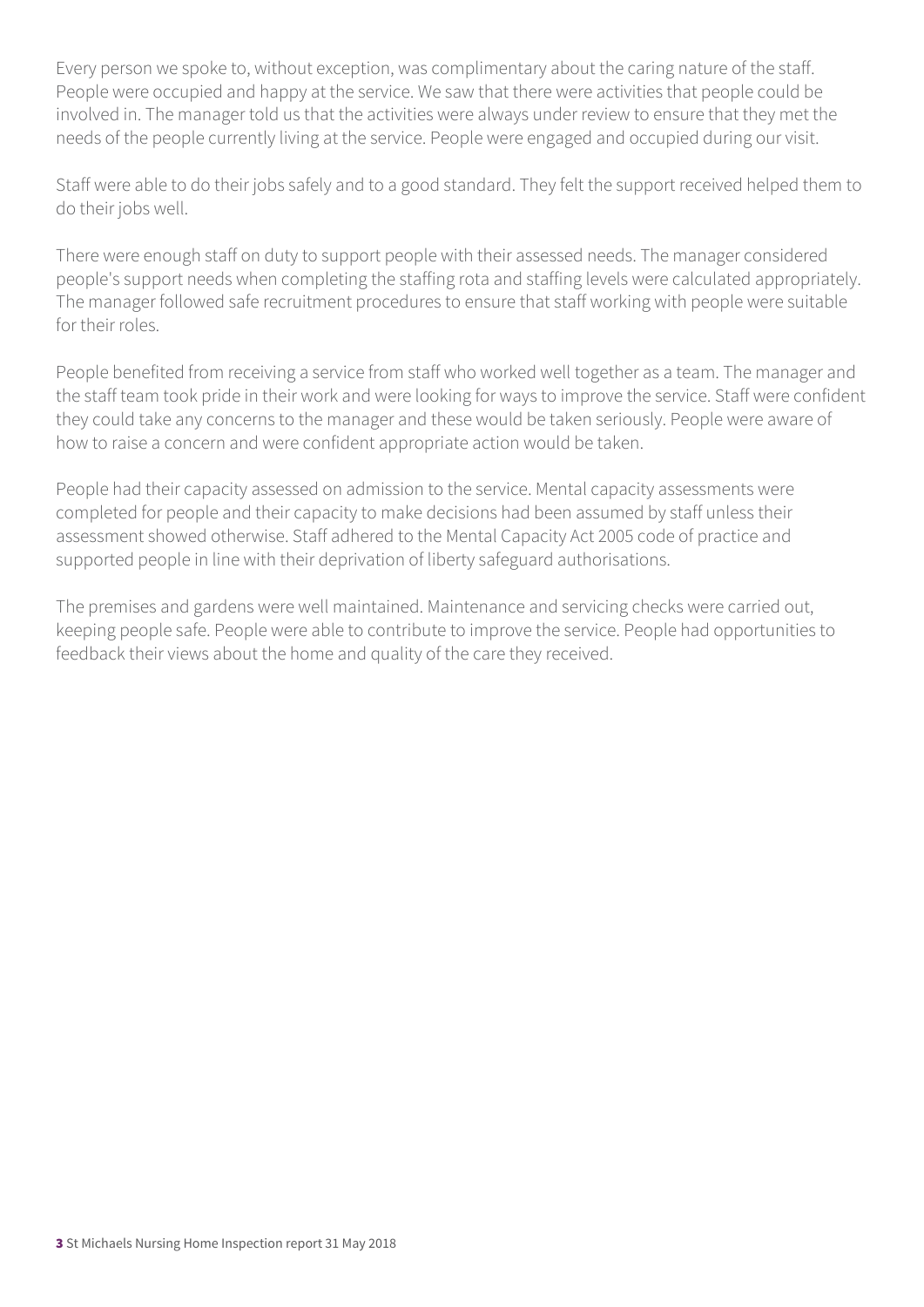#### The five questions we ask about services and what we found

We always ask the following five questions of services.

#### Is the service safe? Good The service was safe Risks to people had been assessed and appropriate measures were in place to manage the risk, without unduly restricting people's independence. There were sufficient numbers of staff to provide care and meet people's individual needs in an unhurried manner. Staff understood their responsibilities to protect people from abuse. People told us they felt safe living at the home. People medicines were administered safely. Is the service effective? The service effective? The service was effective. Staff received the training, support and supervision they needed to be able to provide safe and effective care. Staff adhered to the Mental Capacity Act 2005 code of practice and supported people in line with their deprivation of liberty safeguard authorisations. People were supported to have enough to eat and drink. People enjoyed their meals. People health needs were assessed and monitored and appropriate referrals were made to other professionals, where necessary. Is the service caring? The service caring of the service care  $\sim$  Good The service was caring.

People were supported by staff who were committed to providing quality care. Staff were quick to help and support people.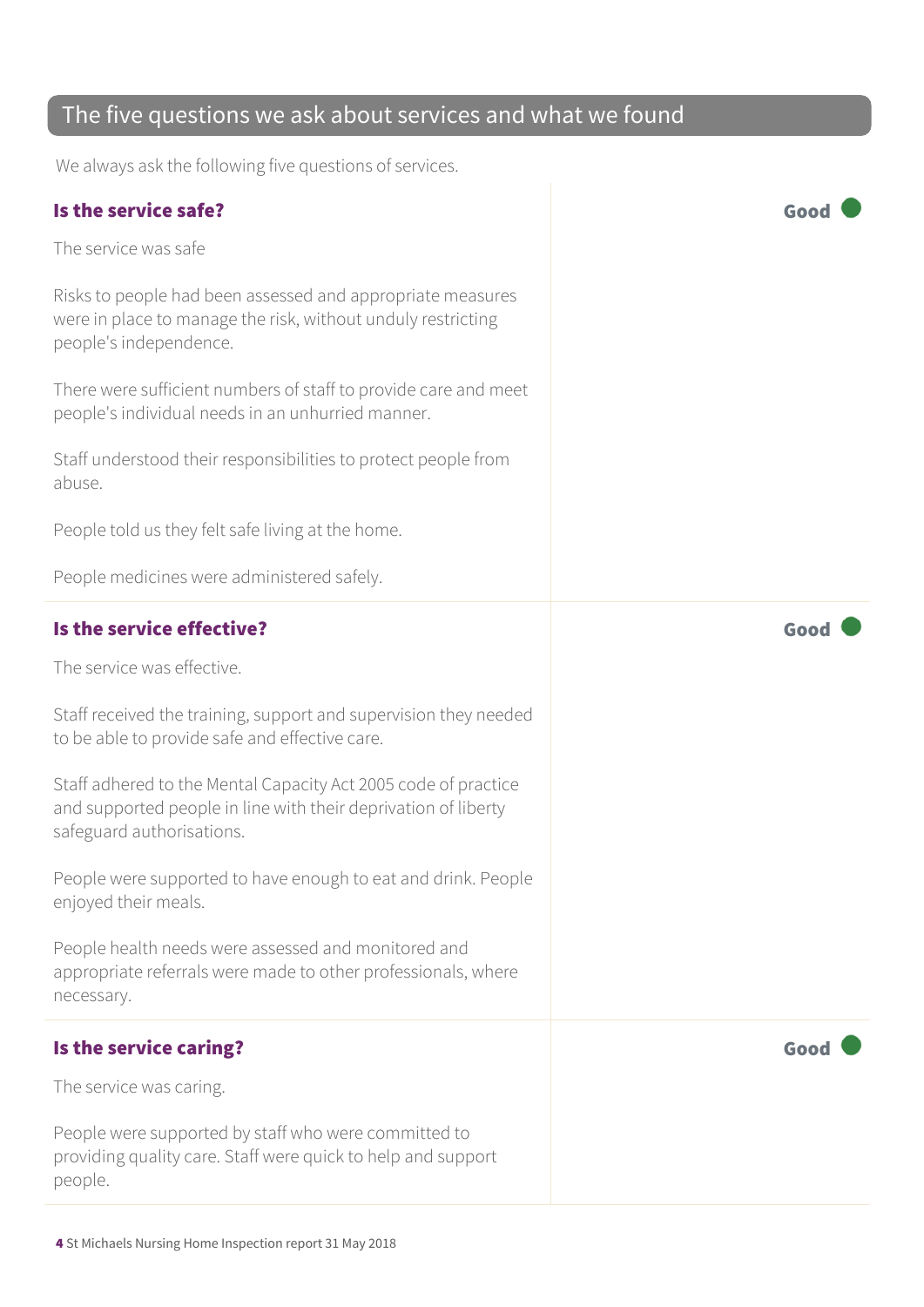| People were treated with kindness and respect; their dignity and<br>privacy were upheld.                                                          |      |
|---------------------------------------------------------------------------------------------------------------------------------------------------|------|
| There was a friendly and relaxed atmosphere in the service with<br>good conversation and rapport between staff and people.                        |      |
| Is the service responsive?                                                                                                                        | Good |
| The service was responsive to people's needs.                                                                                                     |      |
| People's care was delivered in a person centred way.                                                                                              |      |
| People were occupied and happy at the service.                                                                                                    |      |
| People were encouraged to raise concerns.                                                                                                         |      |
| Is the service well-led?                                                                                                                          | Good |
|                                                                                                                                                   |      |
| The service was well-led.                                                                                                                         |      |
| The manager, although not registered with the commission,<br>provided strong, clear leadership and ensured there was a<br>person-centred culture. |      |
| Staff told us they were well managed, were treated with respect<br>and were listened to. Staff morale was exceptionally high.                     |      |
| Systems were in place to effectively monitor the quality and<br>safety of the service.                                                            |      |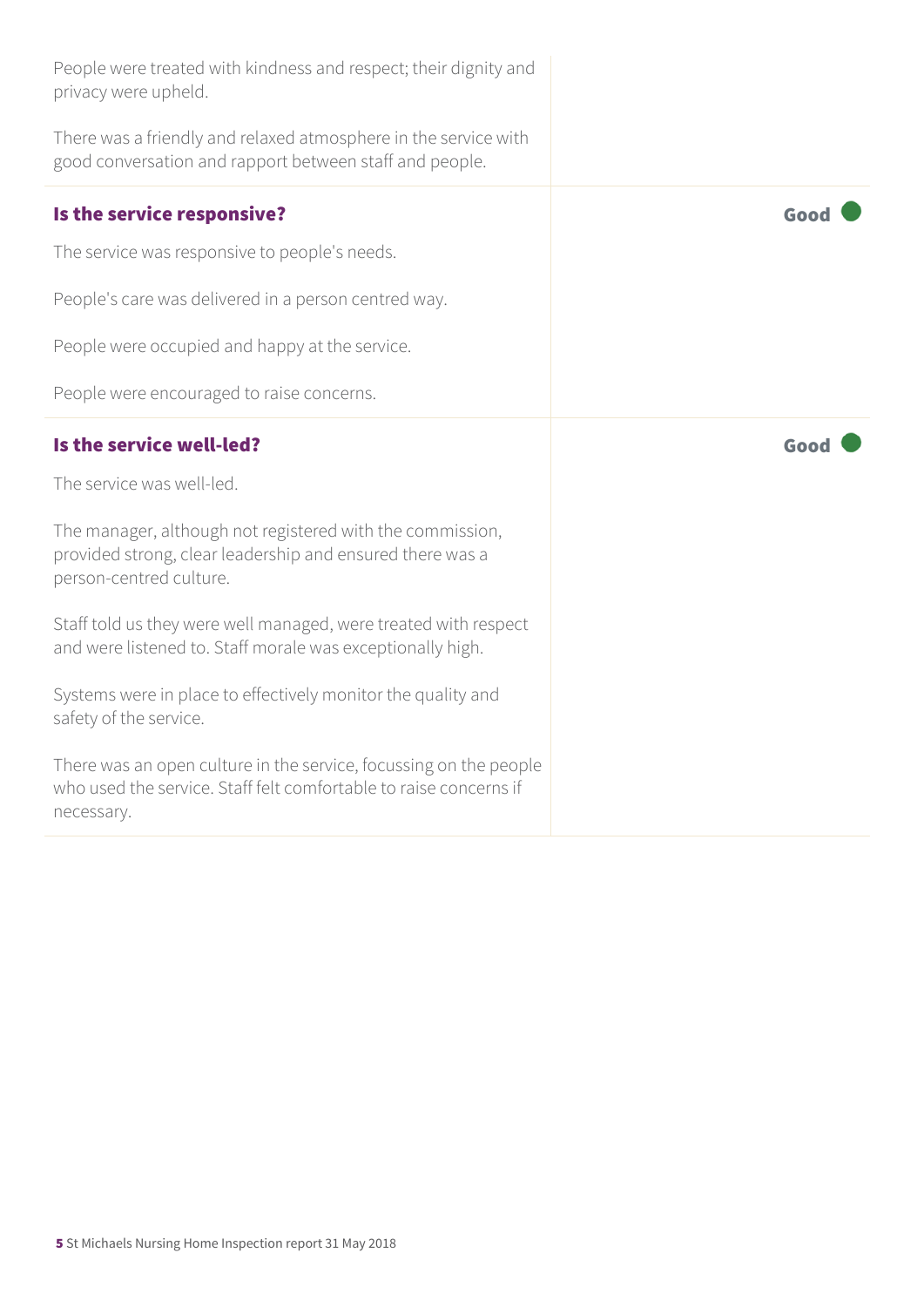

# St Michaels Nursing Home Detailed findings

## Background to this inspection

We carried out this inspection under Section 60 of the Health and Social Care Act 2008 as part of our regulatory functions. This inspection checked whether the provider is meeting the legal requirements and regulations associated with the Health and Social Care Act 2008, to look at the overall quality of the service, and to provide a rating for the service under the Care Act 2014.

The inspection took place on 27 September, 3 October 2017 and 15 May 2018. It was unannounced. It was carried out by two inspectors.

Before this comprehensive inspection we reviewed the information we held about the service, including previous inspection reports and the provider's action plans following the inspections. We looked at notifications which had been submitted. A notification is information about important events which the provider is required to tell us about by law. Due to technical problems, the provider was not able to complete a Provider Information Return. This is information we require providers to send us at least once annually to give some key information about the service, what the service does well and improvements they plan to make. We took this into account when we inspected the service and made the judgements in this report.

During our inspection, we observed care in the communal areas of the service which included observing how people were supported during their lunch and with their medicines. We spoke with 12 people living at the service. We also spoke with six visitors including a visiting healthcare professional, three care staff and the nurse on duty, the manager and the provider. We also sampled feedback surveys the service had received from people living at the service, their relatives and visiting healthcare professionals.

We looked at care records for 12 people, medication administration records (MAR), a number of policies and procedures, five staff files, staff training, induction and supervision records, staff rotas, complaints records, accident and incident records, audits and minutes of meetings.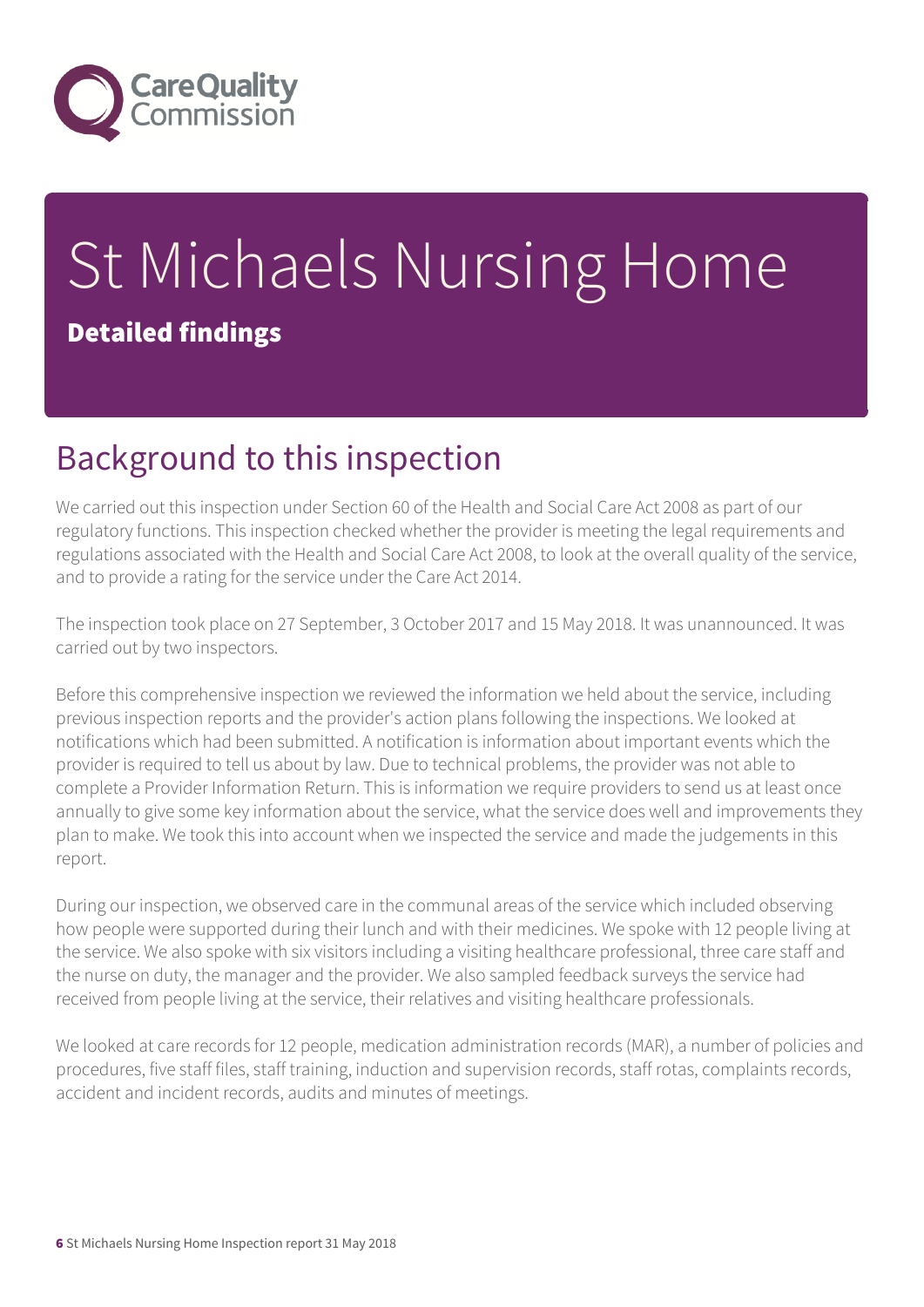## Our findings

At the last comprehensive inspection of this service in October 2016, breaches of legal requirements were found. A warning notice was served in respect of Regulation 18. This was because people's safety was sometimes being compromised as there were not enough care staff to provide safe care. After the comprehensive inspection, the provider wrote to us to say what they would do to meet legal requirements in relation to the breach. We undertook a focused inspection in April 2017 and found that they had followed their plan and met legal requirements to comply with the warning notice.

There were enough staff to meet people's needs. We saw that staff supported people in a relaxed manner and spent time with them. During our visit we saw that staff were available and responded quickly to people. People did not wait for long periods of time when they required assistance. We saw that when people rang their call bells staff were quick to respond and assist them. Staff and people staying at the home told us they were happy with the staffing levels. Staff told us, "We now have seven [care staff] in the morning. It's so much better." And, "It's much more organised. Everyone is so much happier".

The manager considered people's support needs when completing the staffing rota and staffing levels were calculated appropriately. The manager told us that there had been a high level of staff turnover when she initially started at the home. We were told that following this the staff group was much more stable. The previous high sickness levels had reduced and the service was less reliant on the use of agency staff. The manager was still actively recruiting staff and was hoping that this would stop the need to use agency staff. Staffing rotas for the past four weeks demonstrated that the staffing was sufficient to meet the needs of people using the service. In addition to the manager there was a trained nurse on duty at all times. There were seven care staff in the morning, four in the afternoon and two at night. Ancillary staff were employed for specific tasks, for example kitchen and domestic duties. We saw that a staff member had been employed with specific laundry responsibility. This was in response to negative feedback from people and relatives regarding the laundry.

Safe recruitment practices were followed before new staff were employed to work with people. Checks were made to ensure staff were of good character and suitable for their role. Staff were recruited in line with safe practice and we saw staff files that confirmed this. For example, employment histories had been checked and references obtained. Staff records showed that, before new members of staff started work at the service, criminal records checks were made with the Disclosure and Barring Service (DBS). Checks had been carried out to ensure registered nurses had current registration with the Nursing and Midwifery Council (NMC).

People looked at ease with the staff that were caring for them. All people we spoke with told us that they liked the home. People told us that they liked the staff. We were told that, "There has been such an improvement" and "We are all very well looked after".

People benefited from a safe service where staff understood their safeguarding responsibilities. Staff had the knowledge and confidence to identify safeguarding concerns and acted on these to keep people safe. Staff had attended training in safeguarding adults at risk. Staff were able to clearly describe the action they would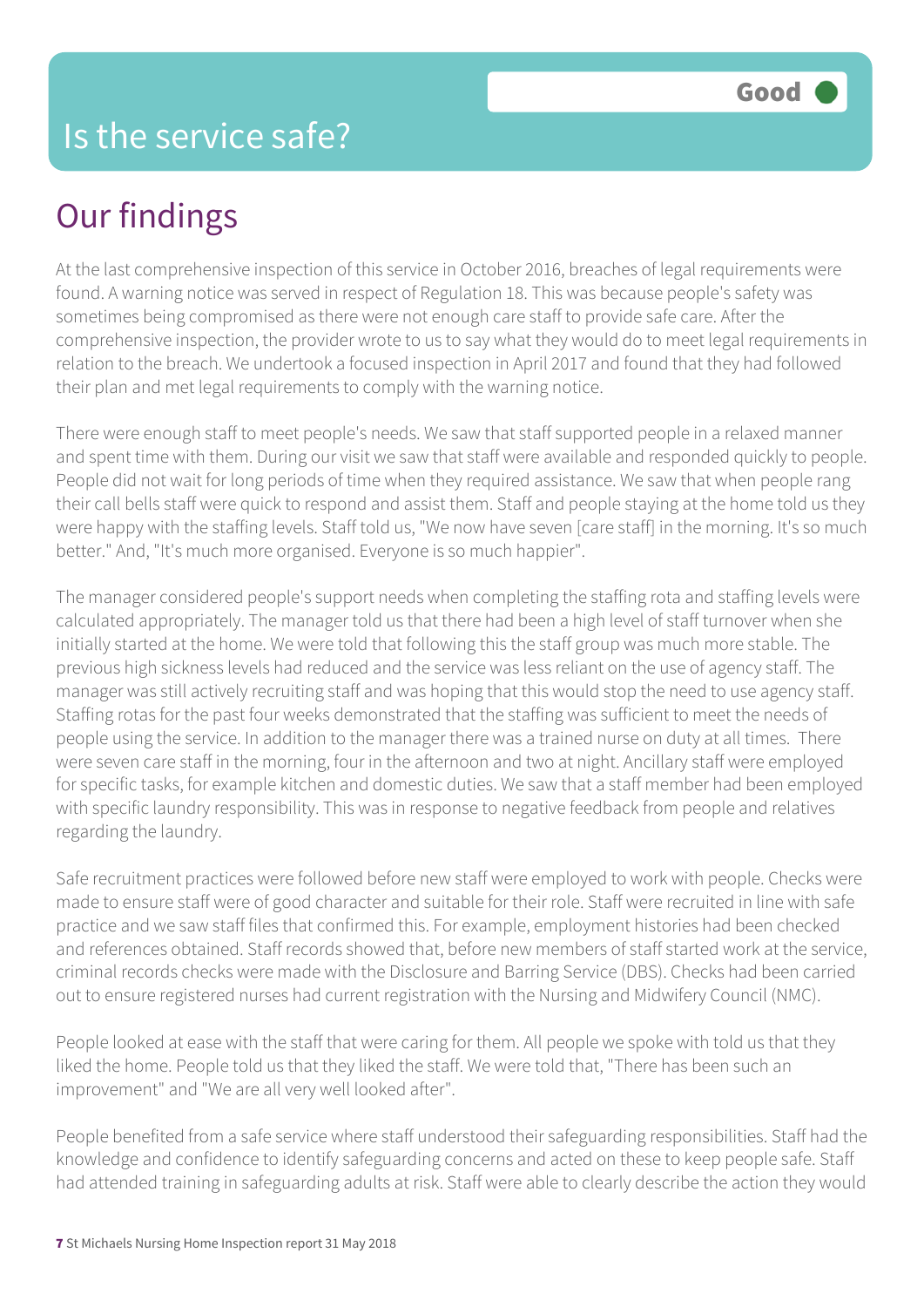take to protect people if they suspected they had been harmed or were at risk of harm. Staff said that they would raise any concerns with the manager. Staff said, "We are not humiliated if we make a mistake, like we were before. [Manager's Name] helps us to be the best we can, she is so kind." The manager was clear about when to seek advice from the local authority and the CQC. She was aware of when to report concerns and was clear about any gaps in her knowledge. She was able to access the information required to inform the local authority and the CQC. The manager told us that she had the full support of the provider and was aware of the guidance on the CQC website. The manager made sure staff understood their responsibilities in this area. The manager followed the West Sussex policy on safeguarding; this was available to all staff as guidance for dealing with any such concerns.

Risks to people were assessed on admission to the service. Risk assessments were completed. A risk assessment is a document used by staff that highlights a potential risk, the level of risk and details of what reasonable measures and steps should be taken to minimise the risk to the person they support. Where risks had been identified these had been assessed and actions were in place to mitigate them. For example, people's risk of falls had been assessed. We saw that hoists, wheelchairs and walking frames were used to help people move around safely where required. Staff provided support in a way which minimised risk for people. Where people were at high risk of pressure damage, the home had access to appropriate nursing equipment to reduce the risk. For example, pressure relieving mattresses were in place and the pressure settings were set according to people's weight. Clear individual guidelines were in place for staff to follow to reduce the risks to people. For example people had their positions changed to prevent pressure damage.

The premises and gardens were well maintained and generally well presented. Regular safety checks were carried out including those for the fire alarms, fire extinguishers, water temperatures and portable electric appliances. Staff told us that any faults in equipment were rectified promptly. Environmental risk assessments had been completed, which assessed the overall safety of the home, including slip and trip hazards. Maintenance and servicing checks were carried out, keeping people safe.

People's medicines were stored and administered safely. Medicines were stored securely following current guidelines for the storage of medicines. There was a dedicated room for storing people's medicines. The room was clean and well organised. We saw that a lockable fridge was available to store medicines that required lower storage temperatures. Daily temperatures of the fridge were taken and recorded to ensure the fridge remained at a safe temperature. The medicines store room was locked when not in use and during the medicines administration round the trolley was locked when unattended. Each person had a medication administration record (MAR) detailing each item of prescribed medication and the time they should be given. Staff completed the MARs appropriately. For example, staff waited to check people had taken their medicines before signing the administration records. We saw the lunchtime administration of medicines; this was carried out sensitively and appropriately. There were safe systems in place for the receipt and disposal of medicines. A record was kept of all medicines received and removed from the service. We checked a sample of medicines and found the stock tallied with the records kept. Regular auditing of medicine procedures had taken place, including checks on accurately recording administered medicines. This ensured the system for medicine administration worked effectively and any issues could be identified and addressed.

Staff told us of the training they had received in medicines handling which included observation of practice to ensure their competence. Records showed and staff confirmed they had been trained and that their training was regularly updated. All the staff we spoke to regarding the administration of medicines told us that they felt confident and competent.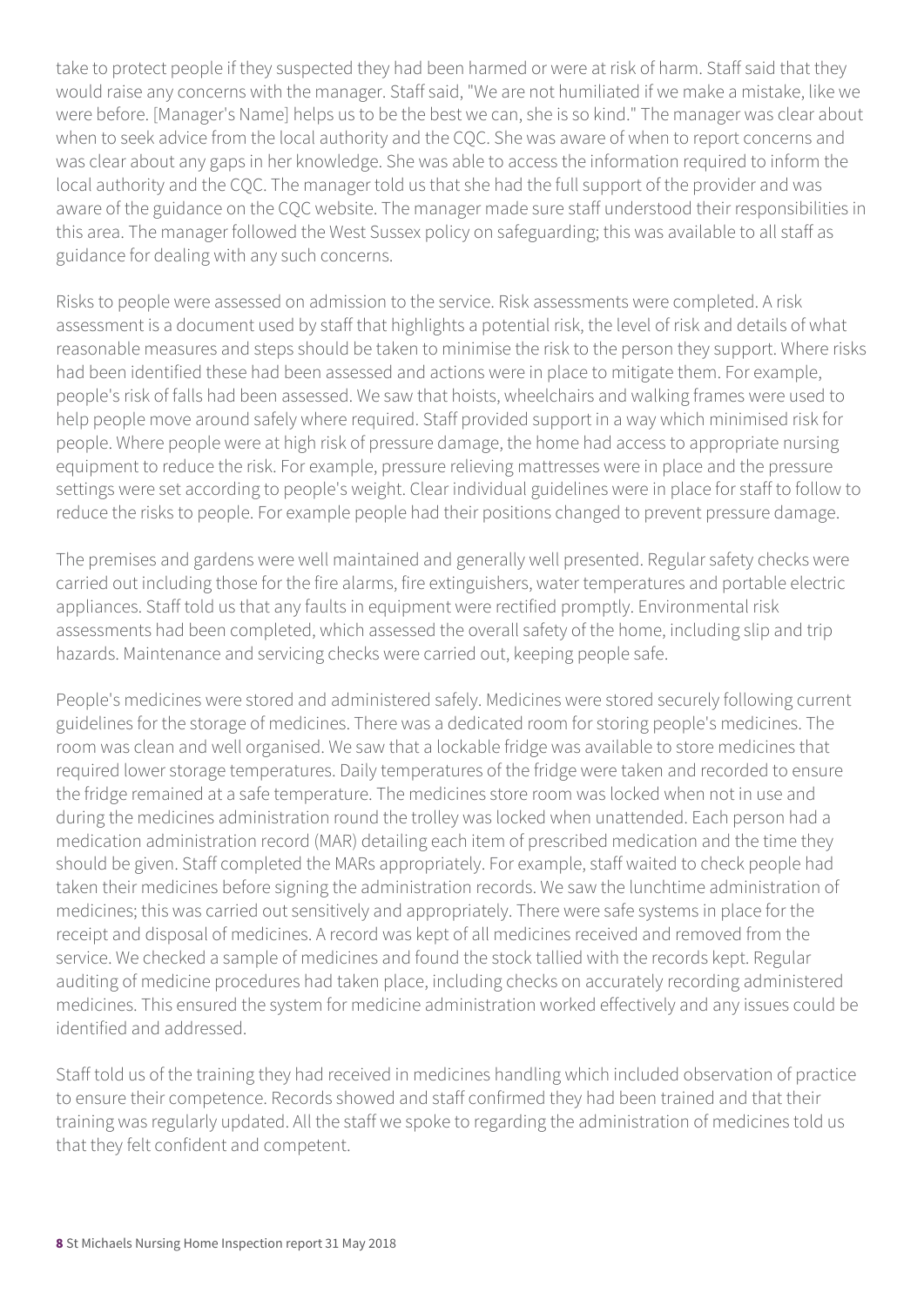#### Is the service effective?

## Our findings

Staff had the skills to effectively support people. People spoke positively about staff and told us they were able to meet their needs. People had confidence in the staff. We were told, "The staff are good," and, "It's improved so much."

On commencing work at the service new staff were supported to understand their role through a period of induction. The induction which incorporated the Care Certificate Standards consisted of training and competency checks. The Care Certificate was introduced in April 2015 and is a standardised approach to training for new staff working in health and social care. It sets out learning outcomes, competencies and standards of care that care workers are nationally expected to achieve. Their progress was reviewed informally on a frequent basis by the manager.

People were supported by staff who had supervision (one to one meetings) with the manager. All staff had received a supervision session within the last two months. The manager was using the information obtained from meeting with the staff to inform and plan the training schedule. Records were kept detailing what training individual staff members had received. These records demonstrated that staff had the required training. For example, all staff had received recent training in moving and handling. We saw that the manager had completed a 'train the trainer' course so that she could provide training to staff. Staff were positive about the training opportunities available. They told us that they felt confident to do their jobs. Staff were described as, 'hugely competent and skilled' in a relatives feedback survey.

Staff we spoke with told us they felt supported by the manager and other staff. Staff told us, "The teamwork has improved," "We are appreciated, thanked and respected" and, "If we are unsure, [Manager's Name] guides and helps us." Staff told us there was sufficient time within the working day to speak with the senior staff on duty. During our visit we saw good communication between all staff. Staff told us that they could discuss any issues or concerns at any time and that their input during the shift handover was encouraged and valued. Staff felt that they were valued and supervised effectively to perform their duties.

The Mental Capacity Act 2005 (MCA) provides a legal framework for making particular decisions on behalf of people who may lack capacity to do so for themselves. The Act requires that as far as possible people make their own decisions and are helped to do so when needed. When they lack mental capacity to take particular decisions, any made on their behalf must be in their best interests and as least restrictive as possible. Staff understood their responsibilities with regards to the Mental Capacity Act 2005 (MCA).

People can only be deprived of their liberty to receive care and treatment when this is in their best interests and legally authorised under the MCA. The application procedures for this in care homes are called the Deprivation of Liberty Safeguards (DoLS). We checked whether the service was working within the principals of the MCA, and whether any conditions on authorisation to deprive people of their liberty were being met. The manager understood when an application should be made and appropriate applications had been made. All staff we spoke with had a good working knowledge on DoLS and mental capacity.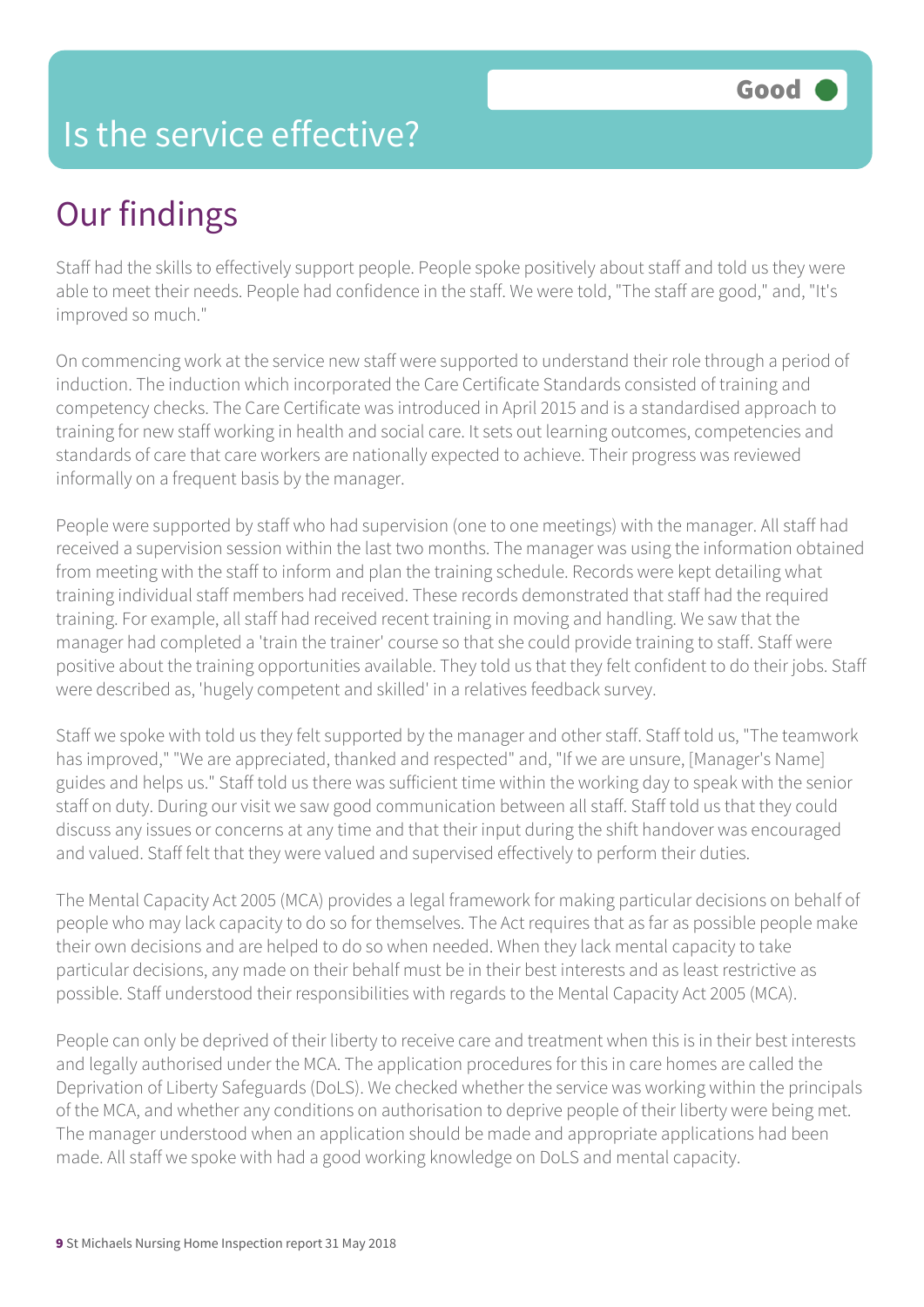People had their capacity assessed on admission to the service. Mental capacity assessments were completed for people and their capacity to make decisions had been assumed by staff unless their assessment showed otherwise.

During our visit we observed that people made their own decisions and staff respected their choices. We saw that staff had an understanding about consent and put this into practice by taking time to establish what people's wishes were. We observed staff seeking people's agreement before supporting them and then waiting for a response before acting.

People had enough to eat and drink throughout the day and night. We saw that people were regularly offered a choice of drinks throughout the day. People told us, "I have my own coffee and they make it whenever I ask", "I can ask for an omelette if I want one", and "Lunchtimes can be quite social occasions". We observed the lunchtime meal experience. Lunch was taken in the dining room or lounge area, however people were able to eat elsewhere if they preferred. Staff asked people what they would like for the meal. We saw people were able to request an alternative if there was nothing on the menu they wanted. People appeared to enjoy their meal. The food had an appetising smell and looked attractive. We observed many positive interactions between people and staff. People were encouraged to be independent throughout the meal and staff were available if people wanted support, extra food or drinks. Staff were also seen asking for feedback on the meal after lunch. The mealtime was an inclusive experience. Staff appeared caring and took pleasure in spending time with people. There was no rush for people to eat their meal, they ate at their own pace. There was a relaxed and calm atmosphere.

People's care plans contained information about their dietary needs and malnutrition risk assessments. People's weight was recorded to monitor whether people maintained a healthy weight. Referrals were made to dieticians if required. This demonstrated staff were monitoring people and taking action to ensure their needs were met.

People had access to health care relevant to their conditions, including specialist nurses, GPs and chiropodists. Staff knew people well and referrals for regular health care were recorded in people's care records. We saw evidence that the service had sought the advice of a Tissue Viability Nurse regarding pressure sores and wound management. People's daily progress notes clearly demonstrated that the advice had been followed. The manager had a good working relationship with visiting healthcare professionals. We saw feedback from a visiting nurse practitioner that included, 'The new manager should be very pleased [with the improvements] and her efforts in changing the care, attitude and overall appearance of the home should be recognised. She has created a friendly atmosphere and is always available to help.'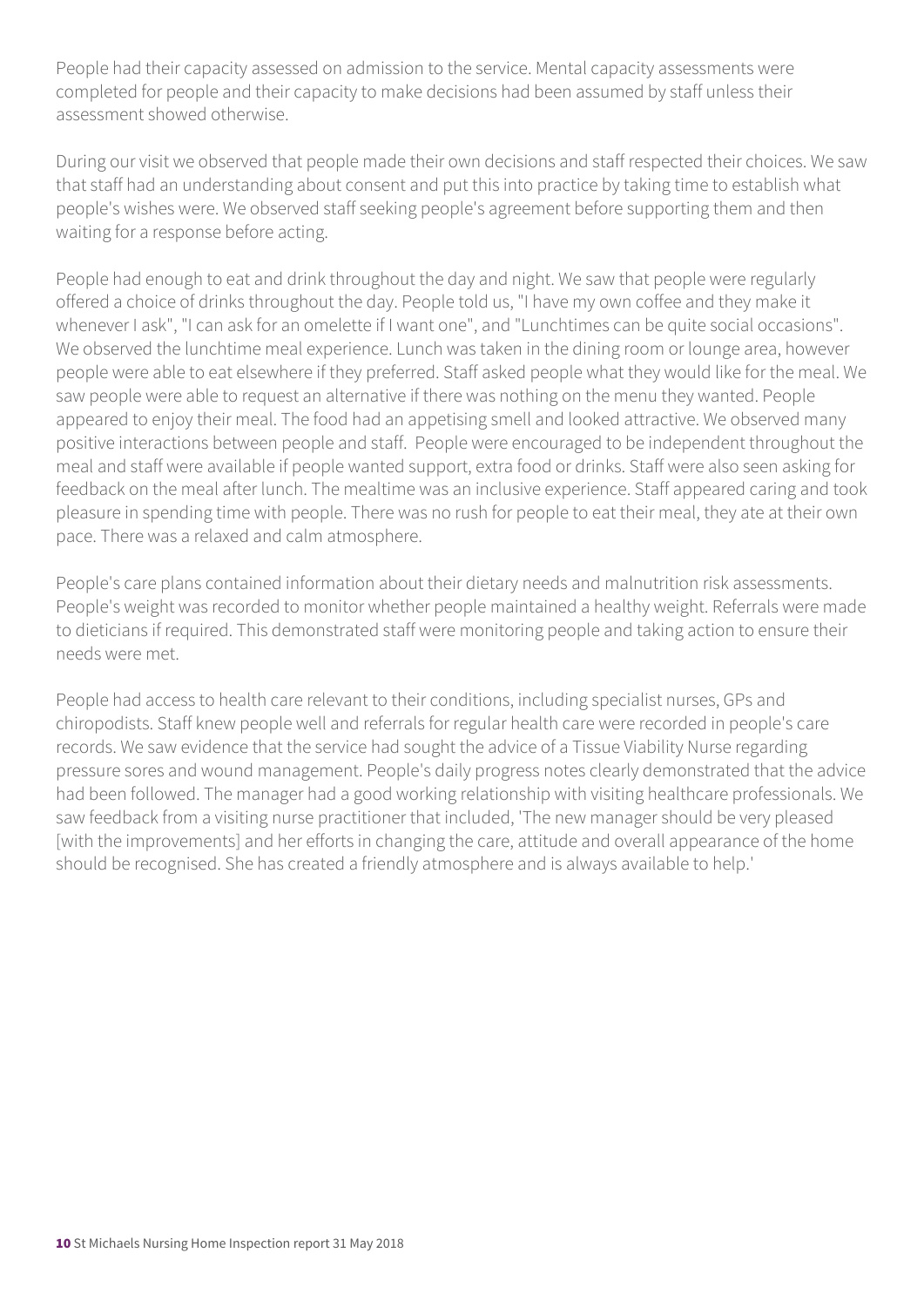## Our findings

The caring ethos of the home was evident. People received care and support from staff who knew them well. Staff were skilled in talking to people and established a rapport in a short space of time. The relationships between staff and people receiving support demonstrated dignity and respect at all times. Every person we spoke to, without exception was extremely complimentary about the caring nature of the manager and staff. People described them as, "Fantastic," "Kind" and "Caring". Everyone we spoke with thought people were treated with respect and dignity. The manager was described as, 'A little treasure' in a relatives feedback survey.

Throughout our visit staff interacted with people in a warm and friendly manner. We saw people were treated in a kind and caring way by staff who were committed to delivering high standards. Staff described how they maintained people's privacy and dignity by knocking on doors. Staff focused their attention on providing support to people. During our inspection we spent time in the communal areas of the home with people and staff. People were seen to be comfortable with staff and frequently engaged in friendly conversation. We observed people smiling and chatting. Staff knew people's individual abilities and capabilities, which assisted staff to give person centred care. People's care was not rushed enabling staff to spend time with them and encourage them to do things for themselves. Staff walked with people at their pace and when communicating with them, they got down to their level and gave eye contact. Staff spent time listening to people and responded to their questions. Staff explained what they were doing and offered reassurance when anyone appeared anxious. Staff made sure people were comfortable and had everything they needed before moving away. Staff chatted with people who appeared to enjoy their company.

People's care plans described the level of support they required and gave some guidelines to staff. The care plans were being reviewed to ensure that they were person centred; some contained details of people's backgrounds, social history and people important to them. Some care plans included details regarding people's individual likes and dislikes. Staff we spoke with said that they found the care plans useful and made them aware of people's personal preferences. People told us they received the care that they wanted and were happy with the care received. Staff knew what people could do for themselves and areas where support was needed. Staff knew, in detail, each person's individual needs. Relationships between people and staff were warm, friendly and sincere. Staff said that they believed that all staff were caring and were able to meet the needs of people.

There was a strong caring culture at all levels. From manager to care staff, everyone we spoke with put the needs of the people they supported at the centre of everything they did. The overall impression was of a warm, friendly, safe and lively environment where people were happy.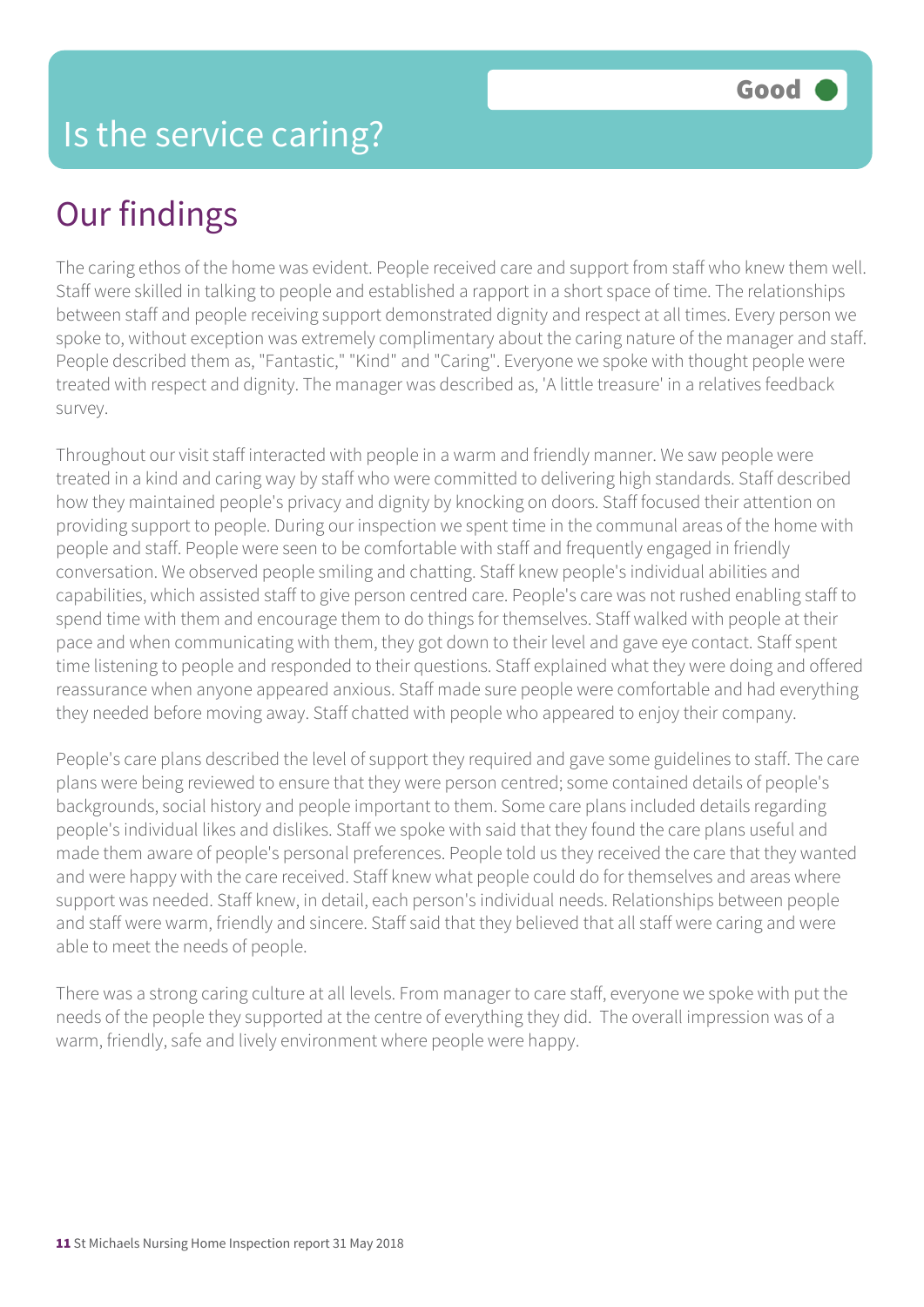#### Is the service responsive?

## Our findings

People and relatives told us that the staff were responsive to people's needs. People received support that was individualised to their personal preferences and needs. Staff told us they informed relatives if anything happened to people. Relatives we spoke with confirmed this. Comments in a relatives feedback survey included, 'It is so reassuring to know that [relative] is looked after so well'.

People had their needs assessed before they were admitted to the service. Information had been sought from the person, their relatives and / or any professionals involved in their care. Information from the assessment informed people's care. This ensured that the staff were able to meet people's needs. During our visit we asked the relatives of a recently admitted person what their initial impressions of the home were. They told us, "We are very happy. Everything is sorted out straight away. [Name's] chair wasn't comfortable when he was admitted, so they changed it immediately. We are always offered tea or coffee, they look after us all. [Manager's Name] is amazing."

People's care needs were kept under review and any changes or increase in dependence were recorded and added to the care plans. This meant people received consistent and co-ordinated care that changed along with their needs.

The care plans were being reviewed. Some of them contained personalised and detailed daily routines specific to each person. Some care plans contained information about the person's likes, dislikes and people important to them. Staff attended a verbal handover between each shift to ensure that all staff were aware of people's needs and had knowledge of their well-being. This ensured that any changes were communicated so people received care which met their needs.

People were engaged and occupied during our visit; there was a calm atmosphere within the home. We saw that people interacted and chatted with each other. Staff and people told us that they liked each other's company. The staff appeared happy; they were smiling and laughing as they went about their work.

We saw that there were activities that people could be involved in. The manager told us that the activities were always under review to ensure that they met the needs of the people currently living at the service. The manager said that she had monitored people's involvement and engagement with the activities to see if they were appropriate. For example, the exercise class involving throwing and catching a ball had a high level of engagement and was a lively session, whereas a large number of people fell asleep during a music and singing session. We saw that the staff were in the process of compiling a list of people's interests, so that they could plan activities to match individual interests as well as group sessions. The activities assistant had recently arranged for children from a local nursery to visit the service. This had been very well received by the people living at the service and currently took place every two weeks. The manager told us that, due to its' popularity, they were planning to increase this to a weekly event. People told us they were happy and, "Not bored." People were supported to maintain relationships with people that mattered to them and to avoid social isolation. Visitors were able to visit at any time. This was confirmed by relatives we spoke with. People told us that the home was, "Happy," and, "Friendly."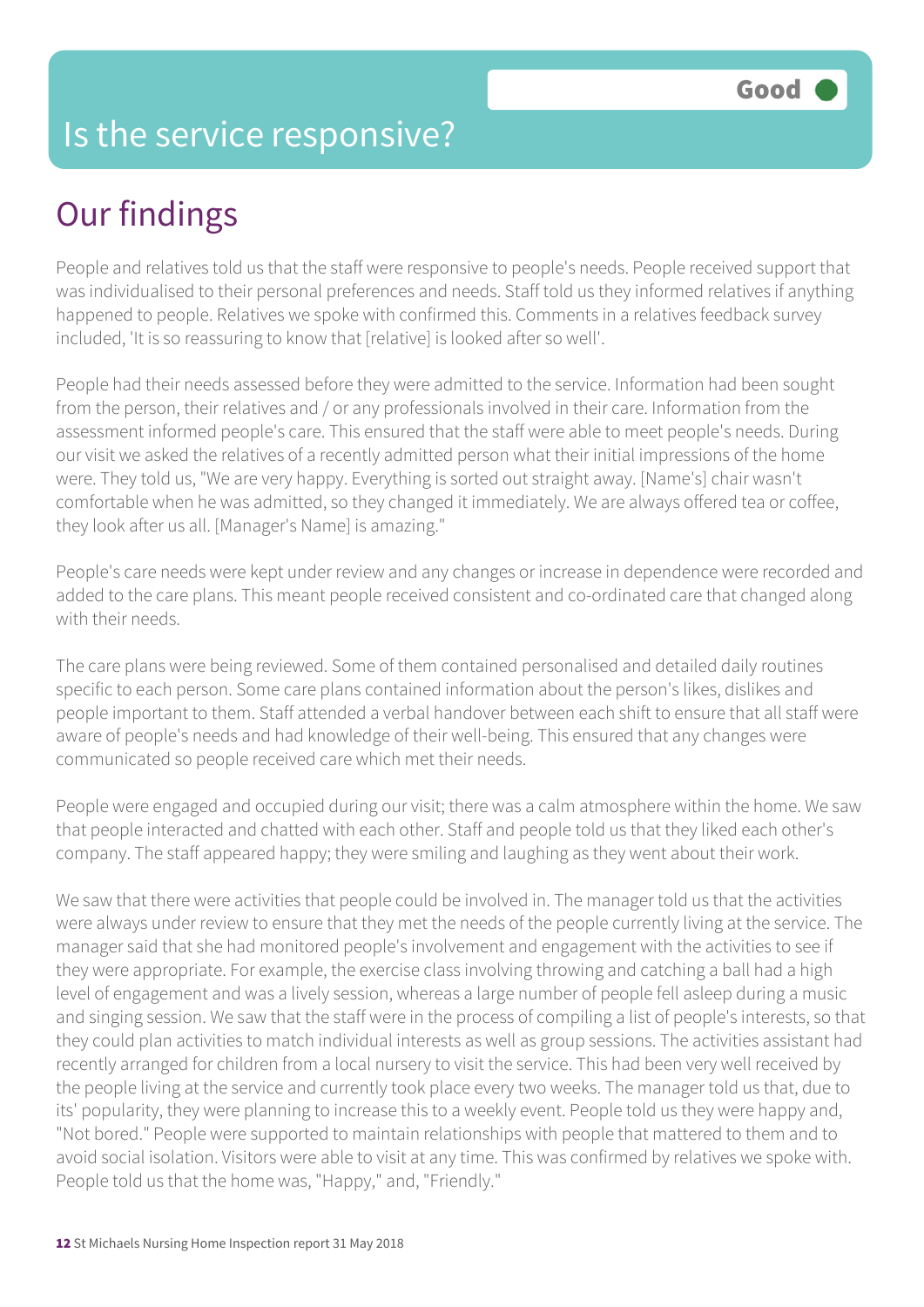The service had a complaints policy and a complaints log was in place for receiving and handling concerns. People told us they knew how to raise a concern, but were happy at the home and had no cause to complain.

Everyone we spoke with was confident that any issues raised would be addressed by the manager. People gave numerous examples of issues they had raised and praised the manager for her prompt action. One person told us, "The manager is good, she deals with everything." A relative gave an example of an issue they had had with a member of staff. They told us, "It was dealt with. The staff member was spoken to by the manager and later apologised. It was all sorted out very quickly."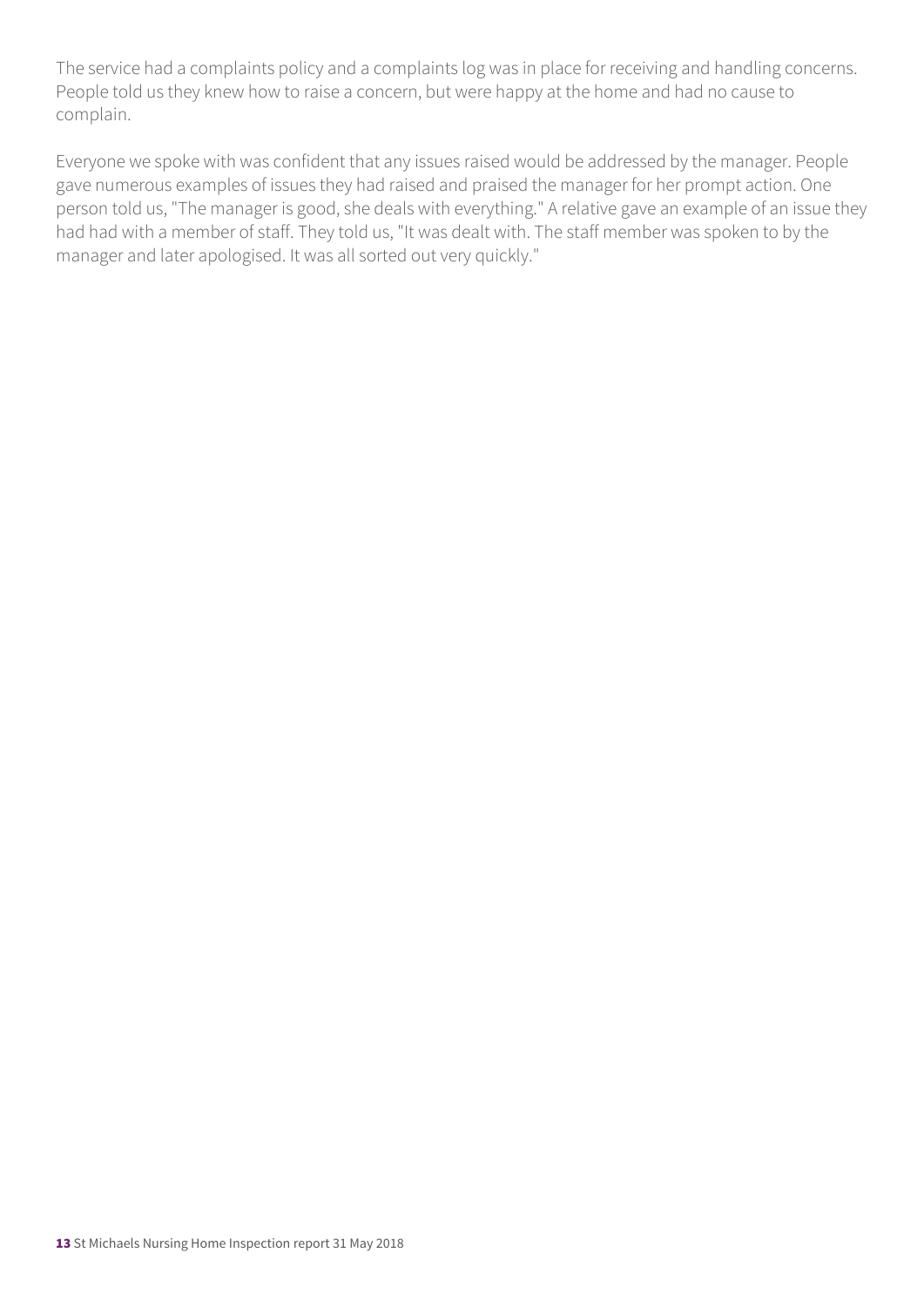## Our findings

The provider appointed a new manager in June 2017. The manager had an application in progress to become registered with the commission. A registered manager is a person who has registered with the Care Quality Commission to manage the service. Like registered providers, they are 'registered persons'. Registered persons have legal responsibility for meeting the requirements in the Health and Social Care Act 2008 and associated Regulations about how the service is run. The manager provided strong, clear leadership and ensured the service was a person-centred and inclusive. Comments in a relatives feedback survey included, there is a, 'Vast improvement from the previous management,' and, 'I have no hesitation in recommending this home'.

There was an open, positive and friendly culture. Staff at all levels were approachable, professional and keen to talk about their work. People appeared at ease with staff and staff told us they loved working at the service. People knew who the manager was. There was mutual respect between the manager and other staff, and a strong sense of teamwork. People told us, "They [staff] all work together." A staff member told us that the, "Teamwork has improved. It's now a happy place to work" Staff told us that they felt supported by the manager and each other. The manager and the staff team took an obvious pride in their work. The manager was not complacent, and was looking for ways to improve the service.

The manager was clear about when to seek advice from the Care Quality Commission. She was aware of her responsibilities under the legislation and was clear about any gaps in her knowledge. She was aware that it was her responsibility that all significant events were notified to the CQC. We use this information to monitor the service and ensure they responded appropriately to keep people safe. The manager told us that she had the full support of the provider and was aware of the guidance on the CQC website.

Staff were positive about the inspection process, valued the feedback given and saw it as an opportunity to further develop the service. Staff were keen to share the positive changes that had taken place at the service following the last inspection. One staff member spoke enthusiastically about their role as a dignity champion. Every person we spoke to, without exception was extremely complimentary about the manager. Staff told us that, "[Manager's Name] has done so much." "The home is much more organised" and, "We are really appreciated, thanked and respected. It's like a family here, I love it."

We were told, and records confirmed that staff meetings took place regularly. Staff used these meetings as an opportunity to discuss the care provided and to communicate any changes. The manager used these meetings to ensure that staff put people at the centre of everything they did. Staff meeting records evidenced that discussions took place regarding protecting vulnerable people, duty of candour, mental capacity, equality and diversity. Staff were aware of what their roles and responsibilities were and the roles and responsibilities of others in the organisation. They felt confident to raise any concerns with the manager. Staff also told us that they were able to raise concerns without fear and that they were, "Respected". Staff told us they were well managed, were treated with respect and were listened to. Staff morale was exceptionally high.